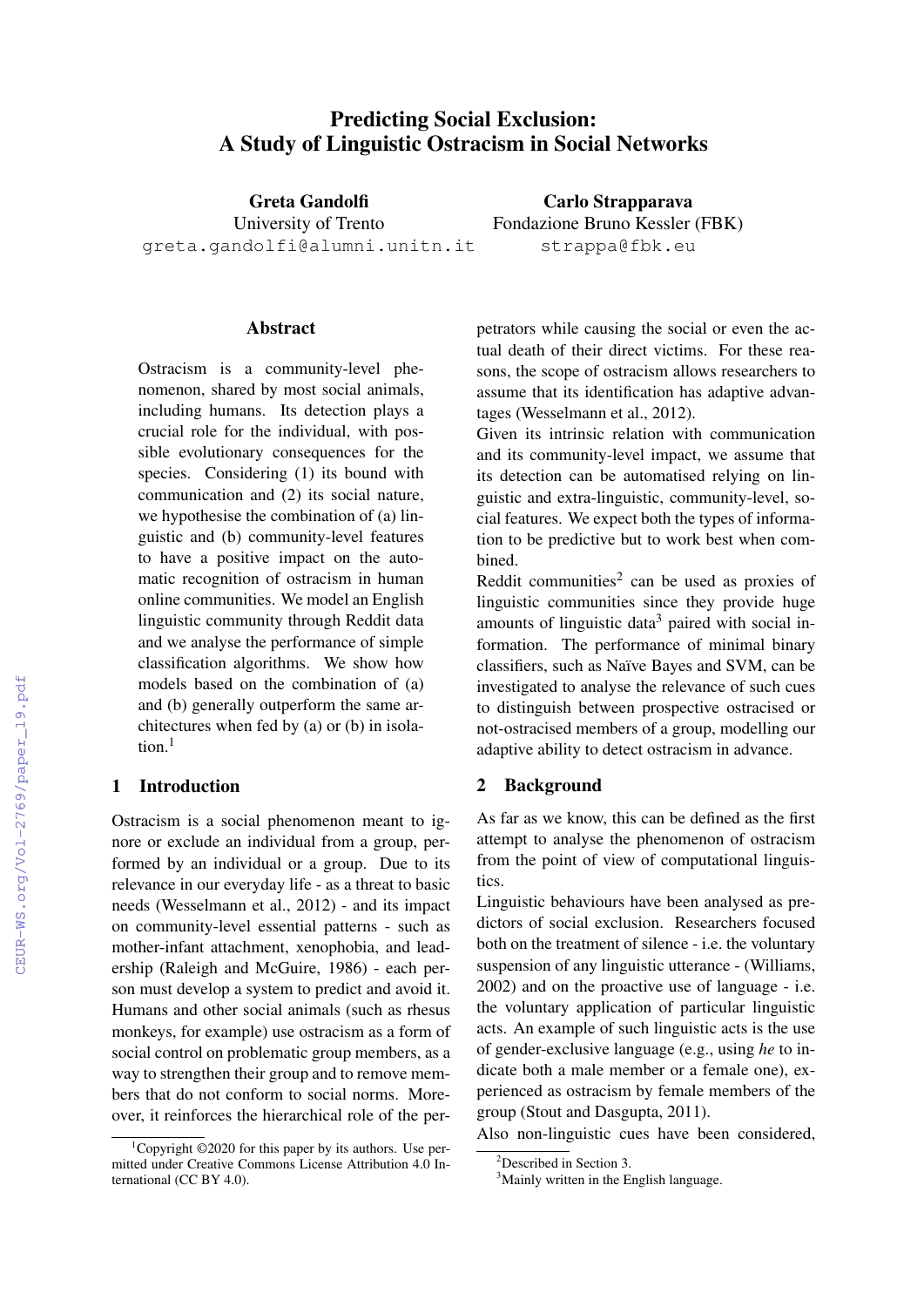such as members' competitive behavior (Wu et al., 2015) or agreeableness (Hales et al., 2016).

Predictors, in both of the cases, have been searched in the victims' behaviour or personality type. Critically, our approach is meant to focus primarily on cues coming from the perpetrators.

The following proposal is purely observational; we will define a set of possible predictors of social exclusion, not relying on a proper theoretical model. We think that this exploration can help other researchers to define a paradigm of social exclusion, that focuses on general empirical linguistic and extra-linguistic data.

### 3 Methods and Tools

*Reddit* is an American news aggregation and discussion website, it ranks as the fifth most visited website in the U.S., with an average of 430M monthly active users and more than 130K active communities<sup>4</sup> . It is organised in *subreddits* i.e. hubs for discussion, controlled by moderators and administrators and characterized by a transparent hierarchical structure. Moderators and administrators are listed in each community page and the importance of each user on the platform is represented by its *karma*<sup>5</sup> .

Reddit provides a good balance of linguistic and extra-linguistic data. Even if some sort of jargon is present, the linguistic analysis is not constrained by particular boundaries of length and form (being more reliable, in this case, than Twitter data). The extra-linguistic features that are particularly relevant for this work are the ones reflecting the structure and the hierarchical organisation of the Reddit community. A more detailed description of these features and their selection will be provided below.

### 3.1 Dataset

To collect data we used *PRAW* (*Python Reddit API Wrapper*), a Python package that allows for simple access to Reddit's API (http://praw. readthedocs.io).

The dataset creation has been strongly controlled. Having in mind the work of Raleigh and McGuire (1986), that focused on the behaviour of subadults and adults non-human primates leaving a group after they failed to maintain their role as dominant figures, we selected all *reactions* (i.e., comments to submissions and comments to posts) addressed to ten moderators during nine years<sup>6</sup>.

### 3.1.1 Moderator selection

We distinguished between moderators that left the linguistic community and moderators that are still relevant (in terms of karma), trying to match their period of activity on Reddit, for future longitudinal comparisons<sup>7</sup>.

Ostracised moderators are defined on the basis of two identification processes. First, we automatically searched for all the post in the subreddit */r/redditrequest*. It can be defined as a space in which users are allowed to ask to remove a moderator from a group, due to his/her/their inactivity or abusive, harmful or irrespective behaviour towards the other users (in that particular group or in the whole Reddit community) $8$ .

We identified 5 users. These are proxies of directly ostracised individuals that violated the social norms of their groups. Secondly, we automatically searched for all the moderators' posts that stated their willingness to leave the Reddit community followed by their actual inactivity. We simply performed a word-based search. We selected other 5 moderators, representing a subset of individuals that left the community deliberately.

### 3.1.2 Sampling

To create a balanced dataset, we searched for popular moderators, who shared the same period of activity with the target ones. We selected the ones with the highest karma. For each year of production, then, we randomly extracted a sample of comments received, to obtain the same number of reactions per year, for each moderator.

We created a dataset  $9$  of 4,200 linguistic reactions, 50% of which are addressed to the moderators that

 ${}^{4}$ Data from https://www.redditinc.com.

<sup>5</sup> i.e. a number that is computed relying on the *popularity* (ratio between *upwards* and *downwards*) of the total amount of its *comments* and *submissions* (discussion posts).

<sup>6</sup> From 2010 to 2019.

<sup>&</sup>lt;sup>7</sup>For example, if one of the ostracised moderators have been active in the community form the summer of 2013 to the winter of 2015, we searched for another admin that has been productive in the same period of time, without being excluded from the community.

<sup>&</sup>lt;sup>8</sup>We could select only the posts in which the user name of the target moderator was explicit (e.g. "*Please remove moderator X from the subreddit Y*"), several times, however, it was more likely to find posts with this form: "*Please remove the moderator of the subreddit Y*", which is more ambiguous. Then we reduced the set of moderators, keeping only the ones that actually stopped their activity i.e. that are no more active with respect to the definition of *inactivity* provided by the Reddit administrators: 3 months of silence in whole Reddit environment.

 $9^9$ Relevant materials can be found here: https:// github.com/gretagandolfi/ostracism.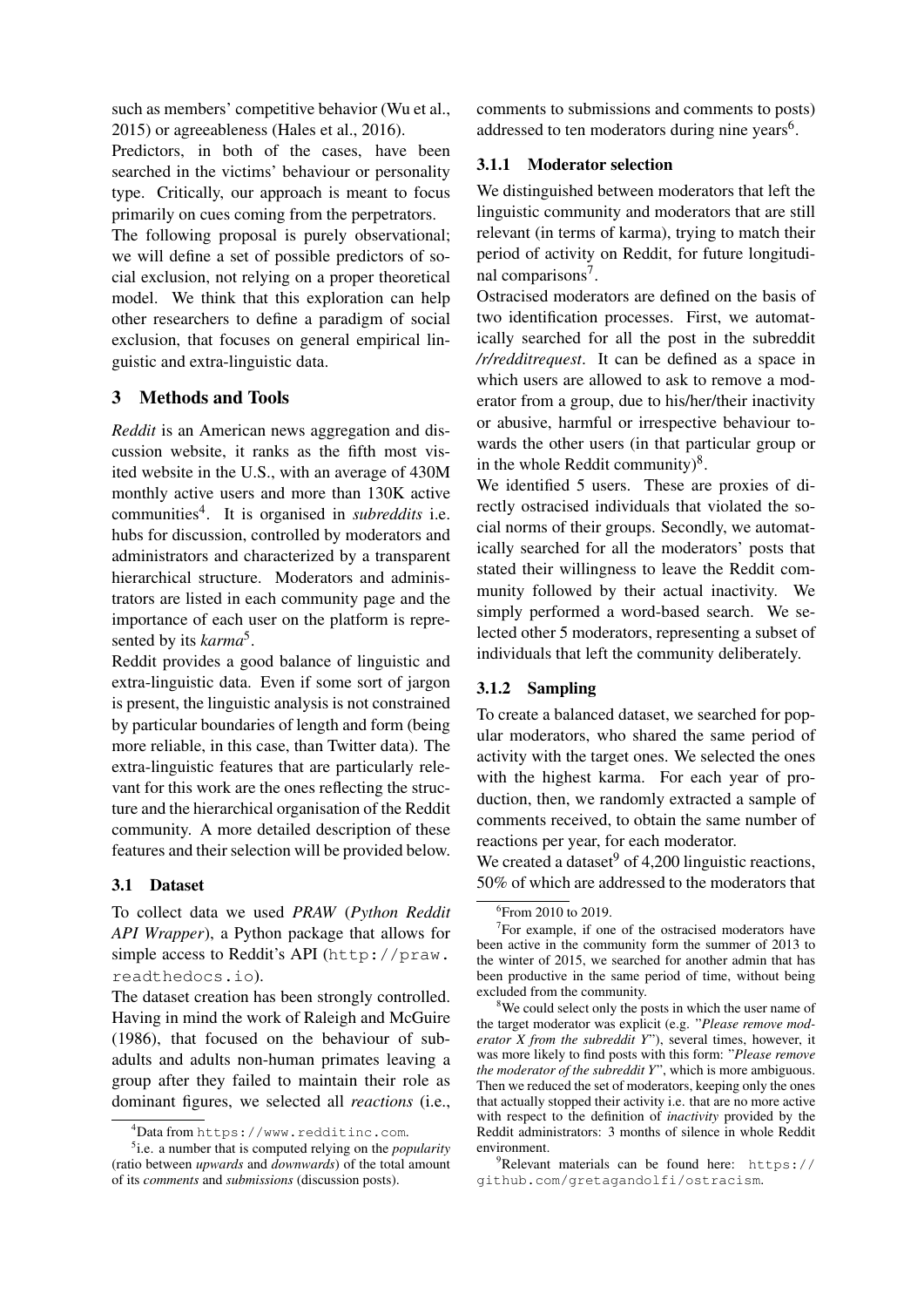left the community. The remaining 50% is composed by reactions addressed to active and popular moderators.

## 3.2 Models

We trained and tested a Naïve Bayes and a SVM algorithm (10-fold cross-validation) and we analysed the fluctuations of their accuracy scores. We took 0.50 as the baseline since the corpus is new and perfectly balanced.

## 4 Feature selection

To select the right features to detect ostracism, we tried to focus on the formal properties of written English, intentionally ignoring semantically relevant information. This choice is justified by our willingness to proceed in a domain-general fashion and by the awareness of the fact that, generally, ostracism differs from hate speech or swear, being more subtle.

## 4.1 Linguistic Features

Punctuation and Stop-words Punctuation marks and function words can reveal the syntactic structure of a text, being useful in authorship attribution and gender classification tasks (Koppel et al., 2006; Sarawgi et al., 2011). Their analysis does not involve semantics, thus promoting generalisation. Moreover, punctuation has been considered helpful in performing sentiment detection (Barbosa and Feng, 2010).

Length The length of the comments can give hints on the conversation modality. Short posts, for example, can sometimes show a closer relationship between users if compared to longer ones. Intuitively, fewer words are uttered when interlocutors feel aligned one with each other, while re-phrasing and the need for long explanations are signs of misalignment and misunderstanding, plausible manifestations of conflict (Clark and Henetz, 2014). We computed the median length of the sentences (identified by the sentence tokeniser provided by NLTK python package) that compose each comment, coding long and short comments differently.

Emoticons Emoticons are meant to express feelings. They have been shown to play a crucial role in sentiment analysis (Shin and Maldonado, 2013). The use of emoticon can reveal an author's positive or negative attitude towards a target individual. We compute the informativeness of the emoticons performing the VADER analysis that provides polarity scores for each reaction passed to the model (Hutto and Gilbert, 2015).

## 4.2 Extra-linguistic features

In this context, we define extra-linguistic features the set of relevant data which is not related to the users' language in use. Extra-linguistic features mainly relate to the hierarchical organization of subreddits or the users' popularity.

Moderators Raleigh and McGuire (1986) showed how the behaviour of ostracised ruling primates can be seen as a function of the relations between the prospective ruling individuals and other members of the group. Considering this fact, we decided to study the reactions addressed to moderators from the Reddit community, as a way of formalising and implement the idea of the balancing of power in human and animal communities. Reactions can come from normal users, administrators or moderators themselves. Here, we took as a feature the role of the author of each reaction, computing its relevance for the classification task $10$ .

Score Each Reddit post is associated with a publicly visible score. Being defined as the sum of the *upvotes* (likes, positive integers) and *downvotes* (dislikes, negative integers) that the target post or comment has obtained since it was written, the score provides an idea of how much the product is useful, funny or appreciated, from the point of view of the community members.

Reddit Karma The karma is a measure of the appreciation and the respect that a user gains in years of activity. Its computation is based on the ratio of the scores of each post and comment he/she/they produced. We considered the karma of the users addressing our targets.

## 5 Experiment

We can operationalise the impact of linguistic and extra-linguistic features on the binary classification task looking at the fluctuations of the models' accuracy. We focused on minimal questions, such as: do the linguistic features have an impact on the classification accuracy? Which is the best (i.e.

<sup>10</sup>We coded *basic users* with 0, *moderators* with 0.5 and *admins* with 1.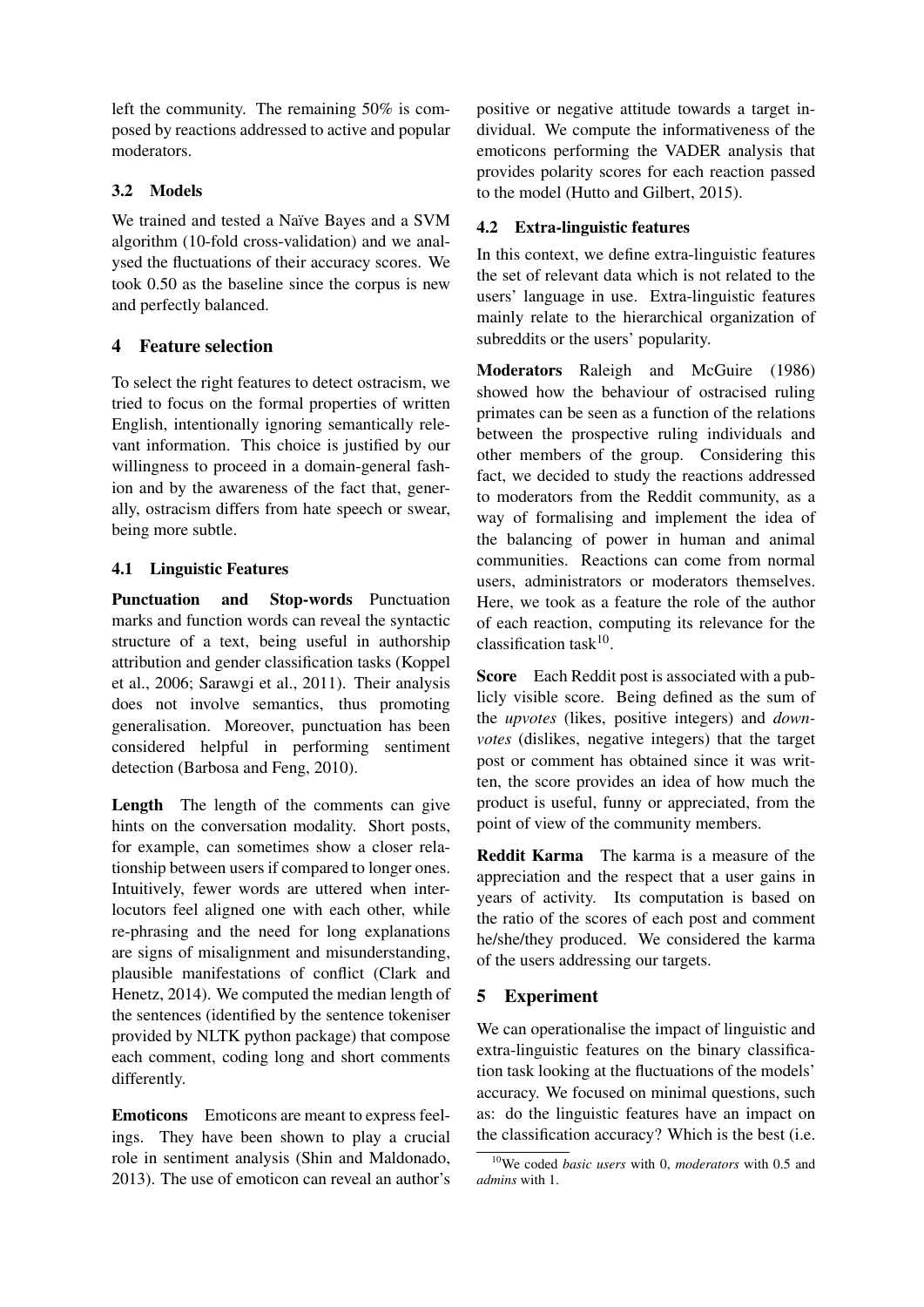most accurate) combination? What is the impact of each extra-linguistic feature on the classification accuracy? Does the performance get better if we combine linguistic and extra-linguistic features?

### 6 Results

#### 6.1 Linguistic and Extra-linguistic Features

The relevance of the linguistic features and extralinguistic features taken singularly is given by the scores reported in Table1 $11$ . The best linguistic combination is C3, which contains all the linguistic features considered. It is possible to notice that, at this level, the accuracy depends on the number of linguistic features considered, increasing as the latter increases. Regarding the set of extra-linguistic features, the social status of the reaction's author (*moderator*) seems to be the most relevant.

Table 1: Linguistic Features and Extra-linguistic features

| NB   | <b>SVM</b> |
|------|------------|
| .550 | .579       |
| .569 | .604       |
| .580 | .580       |
| .499 | .499       |
| .588 | .615       |
| .590 | .620       |
| .609 | .623       |
| .595 | .595       |
| .508 | .508       |
| .532 | .532       |
|      |            |

#### 6.2 Linguistic + Extralinguistic Features

Table 2 shows the result of combinations of linguistic and extralinguistic features<sup>12</sup>.

The mean accuracy of each combination (provided by the 10-fold cross-validation measure) is, in a statistically relevant way (p-values  $< 0.05$ ), different from the mean accuracy of both the

Table 2: Linguistic + Extralinguistic Features

|                 | C <sub>1</sub> |            | C <sub>2</sub> |            | C <sub>3</sub> |            |
|-----------------|----------------|------------|----------------|------------|----------------|------------|
| Features        | NB             | <b>SVM</b> | NB             | <b>SVM</b> | <b>NB</b>      | <b>SVM</b> |
| Moderator       | .625           | .636       | .625           | .638       | .614           | .639       |
| Karma           | .597           | .616       | .607           | .620       | .608           | .623       |
| Score           | .603           | .619       | .605           | .620       | .612           | .624       |
| EL1             | .626           | .641       | .620           | .644       | .618           | .643       |
| EL <sub>2</sub> | .605           | .620       | .609           | .621       | .612           | .625       |
| ELA             | .622           | .642       | .621           | .642       |                | .646       |

models when trained only on linguistic or extralinguistic features. Moreover, for all the combinations, the SVM models outperform the Naïve Bayes models.

### 7 Conclusion

We explored the phenomenon of social exclusion through Reddit data within a period of 9 years. We collected reactions addressed to moderators, here considered as leading figures of the groups. We selected 10 moderators that left the community influenced by the linguistic and non-linguistic behaviour of the group they lead. We performed a binary classification task on a total of 14200 linguistic reactions addressed to each of the target moderators, analysing the influence of linguistic and extra-linguistic or social patterns on two simple models' performance.

We showed how the performance of both models increases if linguistic and extra-linguistic features are combined. The best combination of features, concerning the SVM model, is given by the combination of all the linguistic features and all the social features considered. We can consider this work as an attempt to follow the statements of the sociolinguistics that considers language as intrinsically bound up with society (Hovy, 2018).

Our experiment and the relative techniques are simple and easy to replicate. We think that they can be also applied in non-English domains, just using a translating system for the stop-words. All the other features can be directly generalised to other languages.

 $11$ C1 stands for the combination of punctuation and stop words, C2 for punctuation, stop words and sentence length and C3 for punctuation, stop words, sentence length and emoticons.

 $12^{\circ}$ C1, C2 and C3 represent the sets of linguistic features listed above, and each row of the table contains the accuracy scores given by the summation of the social feature(s) (on the left). EL1 stands for the combination of moderator and score; EL2 for score and Reddit karma; EL3 for moderator, score and Reddit karma.